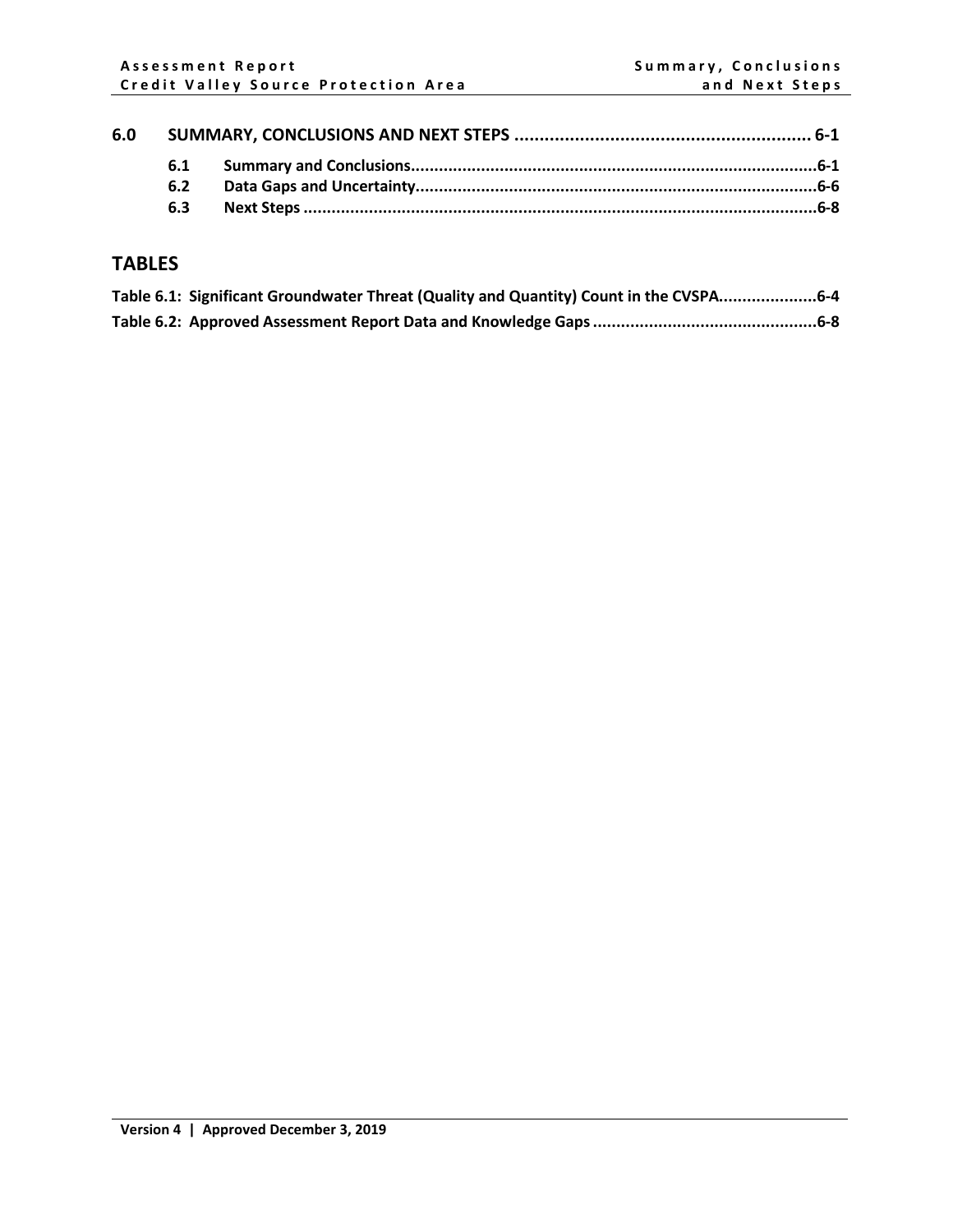# <span id="page-1-0"></span>**6.0 SUMMARY, CONCLUSIONS AND NEXT STEPS**

### <span id="page-1-1"></span>**6.1 SUMMARY AND CONCLUSIONS**

The *Clean Water Act, 2006 (CWA)* and regulations aim to protect drinking water supplies in Ontario. The Act requires that we assess risks to all drinking water sources by completing an assessment report. This Assessment Report describes the physical features and water resources within the CVSPA jurisdiction. Using approved provincial methodologies, it delineates vulnerable areas and assesses specific activities on the landscape within these vulnerable areas as potential drinking water threats.

The *Technical Rules* outline the legislated content for assessment reports across Ontario. The *Technical Rules* report was posted on the MOECC's website in December 2008 and further amended in November 2009. The 2017 version of the document can be found at: [https://www.ontario.ca/page/2017-technical](https://can01.safelinks.protection.outlook.com/?url=https%3A%2F%2Fwww.ontario.ca%2Fpage%2F2017-technical-rules-under-clean-water-act&data=04%7C01%7CKerry.Mulchansingh%40cvc.ca%7C54164aadaf964a49eca708d9fc7d851e%7C2f58dc7868b74844b5bc88c37edd24f1%7C0%7C0%7C637818438320577836%7CUnknown%7CTWFpbGZsb3d8eyJWIjoiMC4wLjAwMDAiLCJQIjoiV2luMzIiLCJBTiI6Ik1haWwiLCJXVCI6Mn0%3D%7C3000&sdata=ElFIIU7CA7NN%2BO8oYzX1qW28awadhS5HgUC5drFx1XM%3D&reserved=0)[rules-under-clean-water-act.](https://can01.safelinks.protection.outlook.com/?url=https%3A%2F%2Fwww.ontario.ca%2Fpage%2F2017-technical-rules-under-clean-water-act&data=04%7C01%7CKerry.Mulchansingh%40cvc.ca%7C54164aadaf964a49eca708d9fc7d851e%7C2f58dc7868b74844b5bc88c37edd24f1%7C0%7C0%7C637818438320577836%7CUnknown%7CTWFpbGZsb3d8eyJWIjoiMC4wLjAwMDAiLCJQIjoiV2luMzIiLCJBTiI6Ik1haWwiLCJXVCI6Mn0%3D%7C3000&sdata=ElFIIU7CA7NN%2BO8oYzX1qW28awadhS5HgUC5drFx1XM%3D&reserved=0)

Amendments to the Credit Valley Assessment Report resulting in versions 2.0, 3.0 and 4.0 were made using the 2017 Director's Technical Rules and Tables of Drinking Water Threats. Sections of the Assessment Report that were not updated as part of those amendments refer to the 2009 edition of the Director's Technical Rules and Tables of Drinking Water Threats.

The various chapters in this Assessment Report have been completed to meet provincial requirements in the determination of any potential risk to drinking water supplies. Based on these discussions, the status and sustainability of drinking water can be determined, as required under the *CWA, 2006*. The vulnerable areas and threats identified in this Assessment Report are the focus of the source protection plan policies.

Municipal drinking water supplies in the CVSPA originate from both Lake Ontario and groundwater aquifers. The *Lake Ontario Collaborative Intakes Protection Zone Studies* (2009), assessed raw water quality data for the two municipal intakes in Lake Ontario that serve as drinking water sources for the lower zone of the CVSPA. Municipal driven wellhead protection area studies (2010 - 2019), assessed raw water quality data for the municipal wells that serve as drinking water sources for the middle and upper zones of the CVSPA. In general, both the Lake Ontario and groundwater sourced water for the CVSPA were assessed as being of high quality and suitable for use as sources of municipal supplies.

The analyses of the Watershed Characterization component of the Assessment Report revealed some interesting trends in the quality of water used as a source for municipal supplies. In general, parameter concentrations remain comfortably below the Ontario Drinking Water Standards, indicating that both surface water and groundwater used as municipal drinking water sources tend to be of high quality. Several supply wells, however, have shown increases in sodium and chloride over time, which are thought to be associated with the application of road salt. Increasing nitrate levels were also observed in several wells, and thought to be linked to septic systems, pesticide and fertilizer application.

Surface water quality in the streams discharging into Lake Ontario show some elevated levels of chlorides, phosphorus, copper and nitrates as compared against ecosystem and aquatic life standards (*Canadian Water Quality Guidelines*). These contaminants are thought to be associated with the impact of urbanization and agricultural activities. With the exception of chlorides which are still below the provincial standards, the other parameters showed decreasing or no trend. The surface water in these streams is not used as a drinking water supply.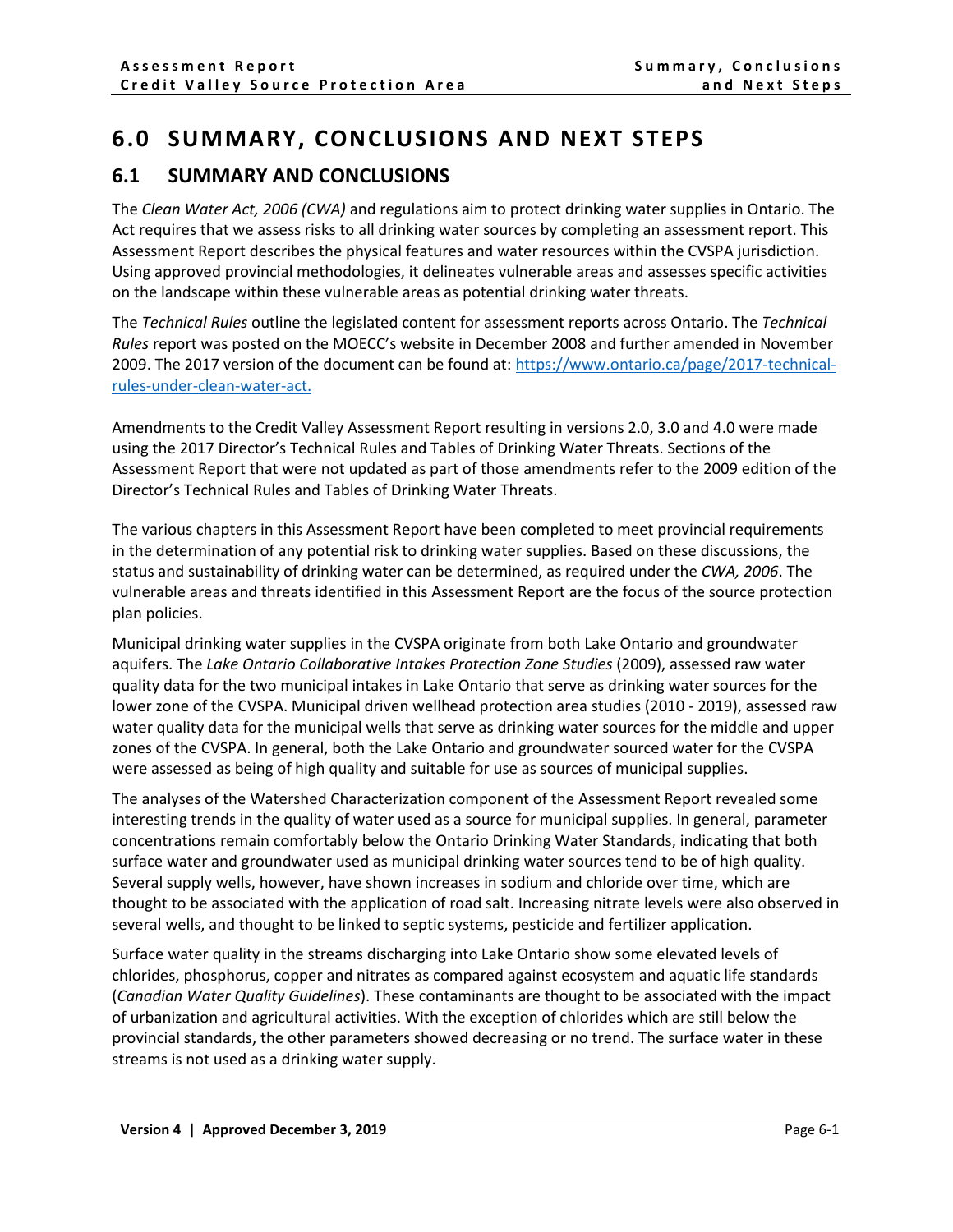The Water Budget analysis in this Assessment Report assessed potential water quantity stress in both surface water (not including Lake Ontario) and groundwater. Tier 2 Water Budget analyses were undertaken for both surface water and groundwater resources. Groundwater sources provide approximately 11% of CVSPA's drinking water and supports vital ecosystem functions. The surface water in streams is important for supporting the ecosystem and is also used for irrigation and other nondrinking water purposes.

With respect to surface water, the vast majority of subwatersheds were found to be experiencing low stresses, with Fletcher's Creek (Subwatershed 15) being the only exception and identified as having a moderate surface water stress level. Given that the stress does not impact municipal drinking water supplies - the focus of the *CWA* additional investigation and management will take place under the conservation authority's watershed protection programs.

With respect to groundwater, the majority of sub-watersheds were also found to be experiencing low stresses, with the exception of Black Creek (subwatershed 10), Silver Creek (subwatershed 11), and Orangeville (subwatershed 19) subwatersheds, which were each identified as having moderate groundwater stress level. Since these subwatersheds support municipal groundwater supplies, they each were required to undergo additional study at the Tier 3 level, per the provisions of the *CWA.* This work was completed, and the findings incorporated in **Chapter 3** of this Assessment Report.

Vulnerability was assessed and scored in the following vulnerable areas in CVSPA – Highly Vulnerable Aquifers (HVAs), Wellhead Protection Areas (WHPAs) and Intake Protection Zones (IPZs) following the *Technical Rules*. The Intake Protection Zones (IPZ-1s and IPZ-2s) were all ranked as having low vulnerability. The resulting HVA and SGRA analyses reflect the presence of many shallow aquifers that are naturally vulnerable. The vulnerability in the WHPAs was found to be highest in close proximity to municipal wellheads, decreasing with distance from the wellheads.

Transport pathway analyses were undertaken within the WHPAs only, and were premised on the occurrence of subsurface utilities, and of quarries and pits that extend below the water table.

Vulnerability is considered together with provincial hazard scores outlined in the Provincial Tables of Circumstances for the various activities and their associated chemicals and pathogens to determine a risk score. Using both the natural vulnerability and hazard scores, potential drinking water threats are ranked as significant, moderate, or low in HVAs, WHPAs and IPZs. Significant threats must be addressed in the source protection plan and moderate and low threats may be addressed.

A threat is defined as an activity or condition that adversely affects or has the potential to adversely affect the quality or quantity of any water that is or may be used as a source of drinking water, and includes an activity or condition that is prescribed by the province through the *Technical Rules.* The methodology outlined in the *Technical Rules* directs what types of activities can be considered potential threats. The Provincial Tables of Circumstances assigns the level of drinking water threat to a specific circumstance. The circumstance includes the specific characteristic of the prescribed drinking water threat activity, the type of vulnerable area, and its vulnerability score*.* There was limited field verification of potential threat activities during the initial threats assessment. Verification of threat activities has taken place during the development and implementation of the source protection plan.

In addition to identifying potential drinking water threat activities, existing water quality problems or increasing trends that suggest a future water quality problem must be evaluated – and may be labeled as "issues". The requirements to identify an issue are set out in *Technical Rules 114 - 117*. According to *Technical Rule 114.1* (a & b), issues may exist only in vulnerable areas associated with a municipal drinking water system.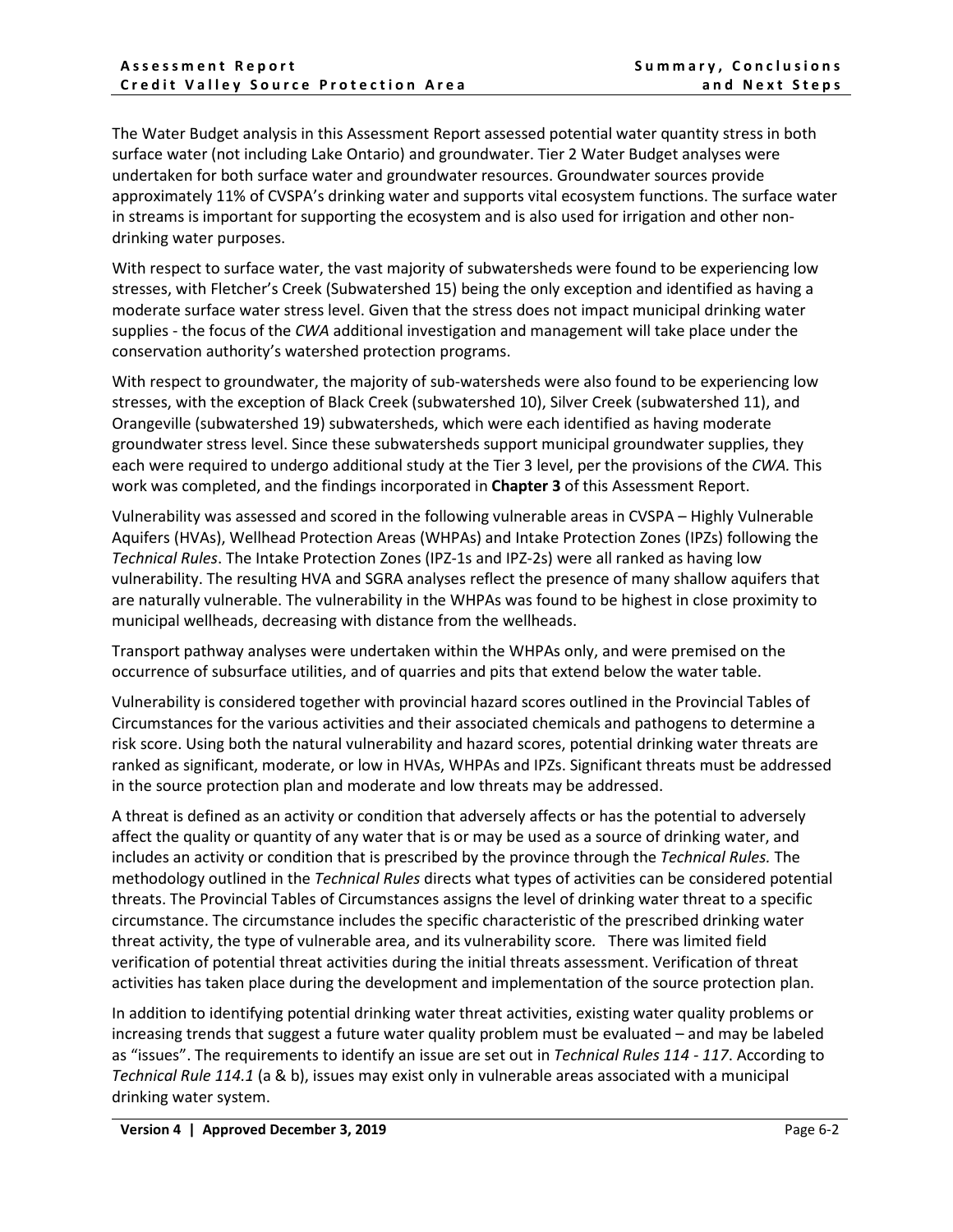The analyses identified no significant drinking water conditions, issues or threats related to quality of water in the HVAs or SGRAs.

With respect to the WHPAs, water quality issues relating to sodium (Na) were identified in WHPAs of municipal wells servicing the Town of Orangeville; issues relating to chloride (Cl) were identified in WHPAs of municipal wells servicing the Towns of Orangeville and Georgetown. A water quality issue related to nitrate (NO<sup>3</sup>) was identified in WHPAs of the Davidson wellfield of Acton. All threats related to issues were elevated to significant threats in the Issue Contributing Areas with the exception of septic systems governed under the *Building Code Act* only in Issue Contributing Areas for sodium or chloride.

With respect to drinking water supplies sourced from Lake Ontario**,** event based modelling studies undertaken in the vulnerable area surrounding Lake Ontario intakes, resulted in the identification of three unique significant drinking water quality threats to the two intakes located in the CVSPA.

Under the *Technical Rules*, water quantity threats must be assessed through the water budget process. The Great Lakes are exempt and there are no surface water intakes on the Credit River.

For municipal groundwater-based systems, the Tier 3 Water Budget completed for the municipalities of Orangeville, Mono and Amaranth identified 305 significant water quantity threats related to consumptive usage and to recharge reduction. A Tier 3 Water Budget completed for the municipalities of Acton and Georgetown has similarly identified 87 significant water quantity threats related to consumptive usage.

A total of **9,945** significant groundwater quality and quantity threats have been identified around municipal wellheads in the CVSPA. They were located on **7,112** parcels of land as shown in **Table 6.1** below.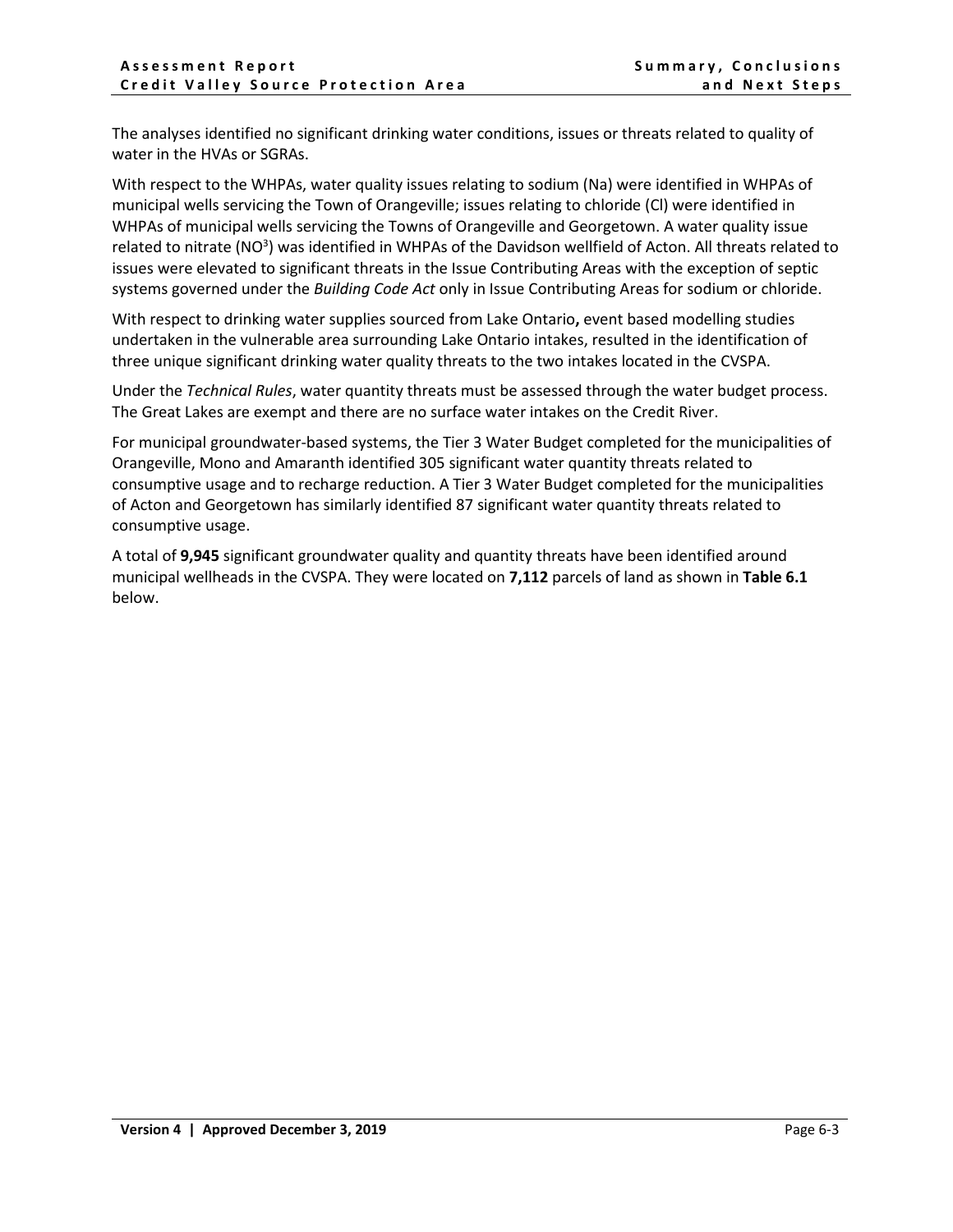| <b>Municipality</b>        | <b>Wells</b>                                                                                                       | - , ,<br><b>Significant Drinking</b><br><b>Water Threats</b> | <b>Total # of Parcels with</b><br><b>Significant Drinking</b><br><b>Water Threats</b> |
|----------------------------|--------------------------------------------------------------------------------------------------------------------|--------------------------------------------------------------|---------------------------------------------------------------------------------------|
| <b>Town of Orangeville</b> | Wells 2A, 5, 5A, 6, 7, 8B, 8C,<br>9A, 9B, 10, 11 and 12                                                            | 2,728                                                        | 2,495                                                                                 |
| <b>Town of Mono</b>        | Cardinal Woods Wells 1, 3 and<br>4, Island Lake Wells TW1 and<br>PW1, and Coles Wells 1 and 2                      | 66                                                           | 40                                                                                    |
| Township of<br>Amaranth    | <b>Pullen Well</b>                                                                                                 | 41                                                           | 30                                                                                    |
|                            | Erin Wells 7 and 8                                                                                                 | 28                                                           | 10                                                                                    |
| <b>Town of Erin</b>        | Hillsburgh Wells H2 and H3                                                                                         | 39                                                           | 19                                                                                    |
|                            | Bel Erin Wells 1 and 2                                                                                             | 223                                                          | 104                                                                                   |
|                            | Acton 4 <sup>th</sup> Line Well, Davidson<br>Wells 1 and 2, and Prospect<br>Park Wells 1 and 2                     | 651                                                          | 346                                                                                   |
| <b>Region of Halton</b>    | <b>Georgetown Lindsay Court</b><br>Well 9, Princess Anne Wells 5<br>and 6, and Cedarvale Wells 1a,<br>3a, 4 and 4a | 6,135                                                        | 4,046                                                                                 |
|                            | Alton Wells 3 and 4A                                                                                               | 13                                                           | 12                                                                                    |
|                            | Caledon Village Wells 3 and 4                                                                                      | $\overline{2}$                                               | 1                                                                                     |
| <b>Region of Peel</b>      | Inglewood Wells 3 and 4                                                                                            | 3                                                            | 3                                                                                     |
|                            | Cheltenham Wells 1 and 2                                                                                           | 16                                                           | 6                                                                                     |
|                            | <b>Total</b>                                                                                                       | 9,945                                                        | 7,112                                                                                 |

### <span id="page-4-0"></span>**Table 6.1: Significant Groundwater Threat (Quality and Quantity) Count in the CVSPA**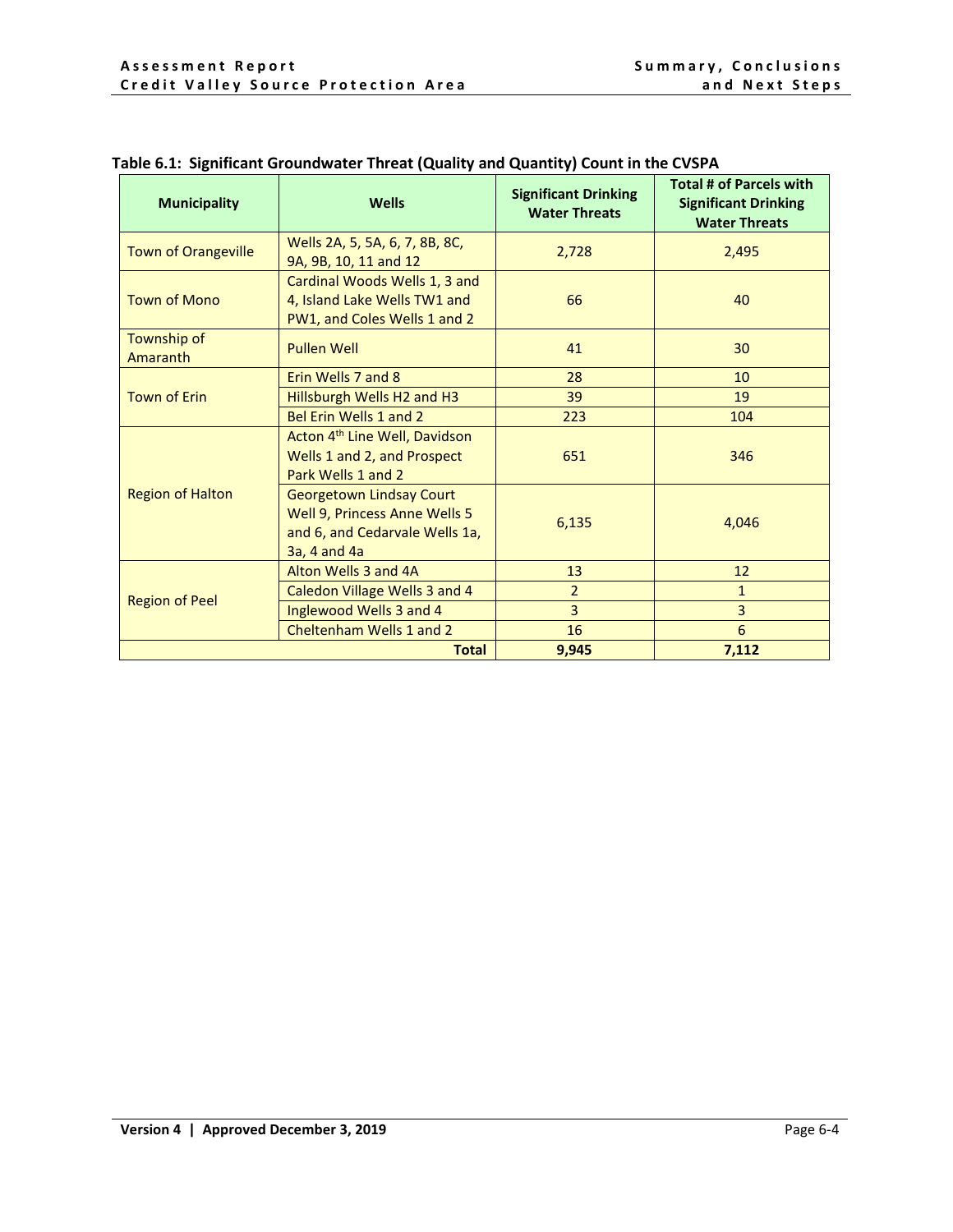The majority of the significant groundwater threats in the CVSPA have been noted in the communities of Acton, Georgetown and Orangeville. These are areas in the middle and upper zones where sizeable populations receive municipal water supplies sourced from the ground.

The *Technical Rules* require only a reference to what circumstances would be moderate and low potential threats. There is no requirement to count or locate where these circumstances exist or are planned. A link to a list of potential moderate and low level threats based on the provincial matrices has been included in this report per the requirements in the Provincial Tables of Threats and associated Circumstances. If and where these activities exist, they may constitute a moderate or low risk to drinking water supplies.

A number of spill scenarios were modelled as part of the Lake Ontario Collaborative project to determine if certain land-based activities could pose a potential drinking water threat to these intakes. Any scenario that identifies conditions under which a contaminant could exceed a threshold in the raw water is identified as a significant drinking water threat. The scenarios considered included:

- Disinfection failure at each Lake Ontario waste water treatment plant to evaluate the potential effects to nearby water treatment plants;
- Release of *E. coli* from an industrial processing facility into the Credit River;
- Combined sewer overflow release in the City of Toronto (this did not impact any CVSPA intakes);
- Sanitary Trunk Sewer breaks within Toronto area creeks;
- Spill of gasoline/refined product from large pipelines located under major tributaries to Lake Ontario (e.g., Credit River, Humber River, etc.);
- Release of gasoline from a bulk petroleum fuel storage and handling at facilities in the Oakville area and in the Keele/Finch Area of Toronto; and
- Discharge of tritium from nuclear generating facilities at Pickering and Darlington this did not impact any CVSPA intakes.

There are three categories of IPZs. The IPZ-1 is a one kilometre circle around the intake if it is located in one of the Great Lakes. The IPZ-2 is the area where water can reach the intake in a specified time, two hours was used in the CTC. According to the MOECC *Technical Rules*, there can be no significant threats in an IPZ-1 or IPZ-2 if it is located in one of the Great Lakes, e.g., Lake Ontario. An IPZ-3 is delineated if modelling demonstrates that spills from specific activity that is located outside IPZ-1 and IPZ-2 may be transported to an intake and result in a deterioration of the water quality at an intake. Since the vulnerability scores of IPZ-1 and IPZ-2 are not high enough to identify significant threats; the modelling approach can also be used for activities within IPZ-1 and IPZ-2 to determine if spills from a specific activity within these zones may reach the intake and result in deterioration of the water quality at an intake. If modelling in IPZ-1, IPZ-2 or IPZ-3 demonstrates this deterioration, the modelled threats are deemed to be significant drinking water threats under the provincial rules. The modelling results are also used to delineate event based areas within IPZs where modelled activities are deemed significant.

The selected Lake Ontario Collaborative spill scenarios were based on "real" events that have occurred in the past, and were not based on extreme weather condition events at the time of the spill. The IPZ-3 for each threat activity was delineated by drawing a line from the location of the threat activity on shore where the contaminant is released to the affected intake along the shortest path within the area where concentrations were modelled to exceed the threshold for that contaminant.

The identification of significant threats did not consider any regulated risk management requirements. Current risk management measures and the adequacy of existing regulatory requirements will be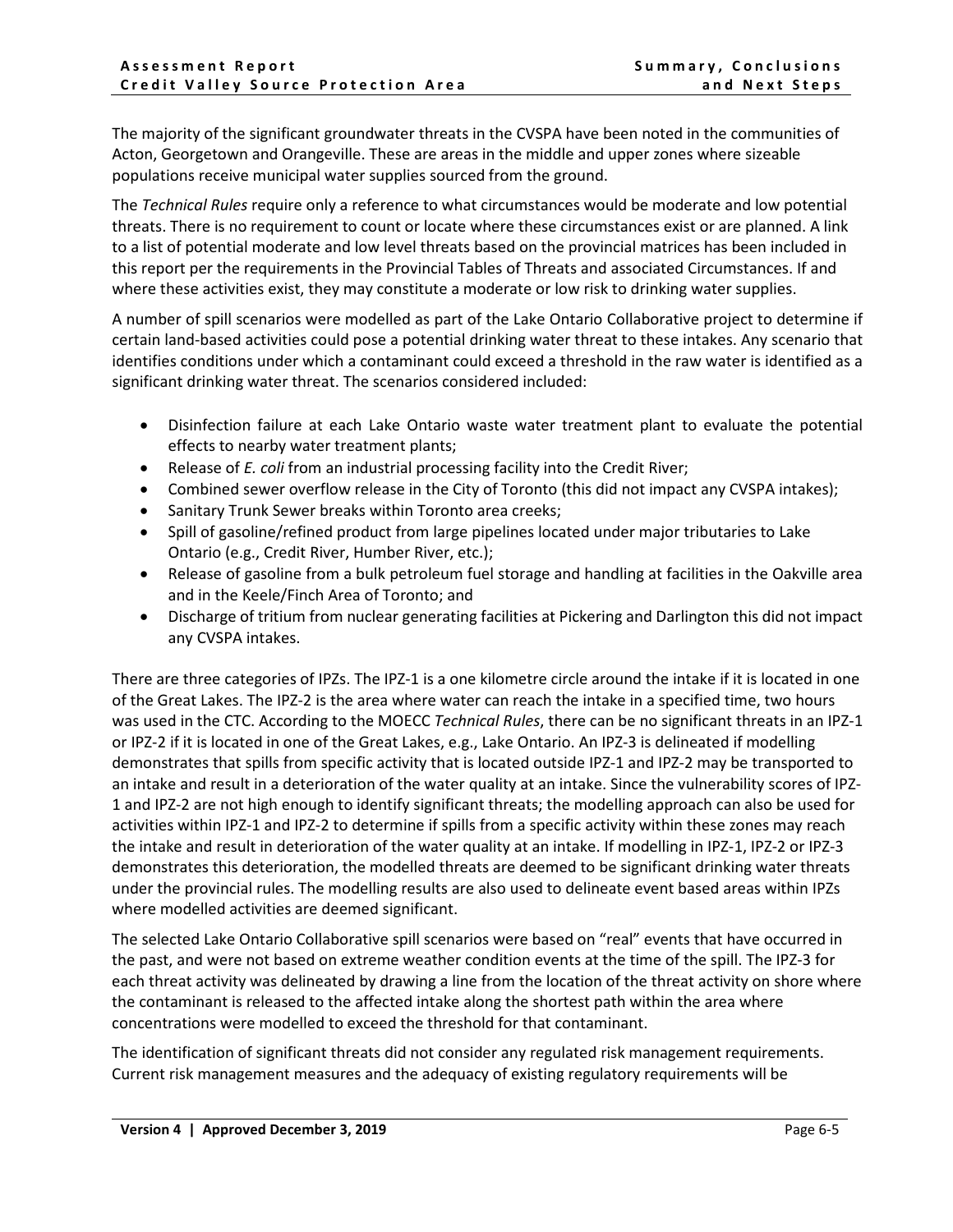considered in the development of the source protection plan. Source protection plans are required to reduce or eliminate threats to drinking water.

The Lake Ontario modelling identified three locations of significant drinking water quality threats for Lake Ontario intakes within the CVSPA. The source protection plan for CTC Source Protection Region must have policies to address these significant drinking water threats that are located within the source protection area.

In addition, CVSPA has identified significant drinking water threats located outside of the CVSPA. These activities, although not enumerated in this report, affect water treatment plants located in CVSPA, and must be addressed through source protection plan policies developed in adjacent source protection areas. CVSPA staff will bring this information to the attention of the source protection staff of the neighbouring source protection areas to ensure that policies are developed for them.

## <span id="page-6-0"></span>**6.2 DATA GAPS AND UNCERTAINTY**

Overall, the information available at the time of writing was sufficient to characterize, delineate, and analyze vulnerability and threats. However, it is recognized that data and knowledge gaps do exist, and should be addressed in order to enhance the value of the available data and the accuracy of conclusions being drawn from them. These gaps have been identified in **Table 6.2**.

In developing policies to address these significant threats, the CTC Source Protection Committee (SPC) and other SPCs in the Lake Ontario Collaborative must take into consideration the dynamic nature of the nearshore water quality in Lake Ontario. As shown in the modelled scenarios, contaminants released in one source protection area can travel to intakes throughout that area and beyond.

Additional work on assessing other spill scenarios and conditions is needed. The analyses done to date, while providing valuable and robust results, do not provide a complete identification of potential threats. What has been achieved is the calibration and validation of a model which can be used to assess nearshore impacts from the Region of Niagara in the west to Prince Edward County in the east. Peer review on the model calibration and validation process could not be completed within the time frame for finalization of this report. The results of the review will be considered when future updates of this Assessment Report are undertaken.

Furthermore, there is the need to be able to do real-time modelling when a spill or other potential threat circumstance arise in order to predict where the contamination may travel and the expected peak concentrations and duration. This will provide municipal water treatment plant operators with the information needed to respond and determine their treatment options, including whether to stop taking water from the intake during the spill.

Further work is required to characterize the potential threats posed by water-borne pathogens other than *E. coli.* Preliminary work to identify the quantity and distribution of pathogens such as *Cryptosporidium* and *Giardia* was not sufficient to characterize the situation and identify where land-based activities are introducing these contaminants into the nearshore. However, based on the results of the *E. coli* scenarios, further work is required to identify the extent and sources of other pathogens to assess whether a threat exists in the source water. There has also not been an adequate analysis of the threats posed by algae such as microsystins or algal mats which can block water intakes.

The analysis undertaken does not address any threats due to cumulative releases of contaminants under non-spill situations to Lake Ontario water quality. The quality of the water at drinking water intakes within the CVSPA is generally very good based on the information provided by municipal plant operators. As discussed in **Chapter 5.8**, water quality in Lake Ontario may be affected by changes in climate. As the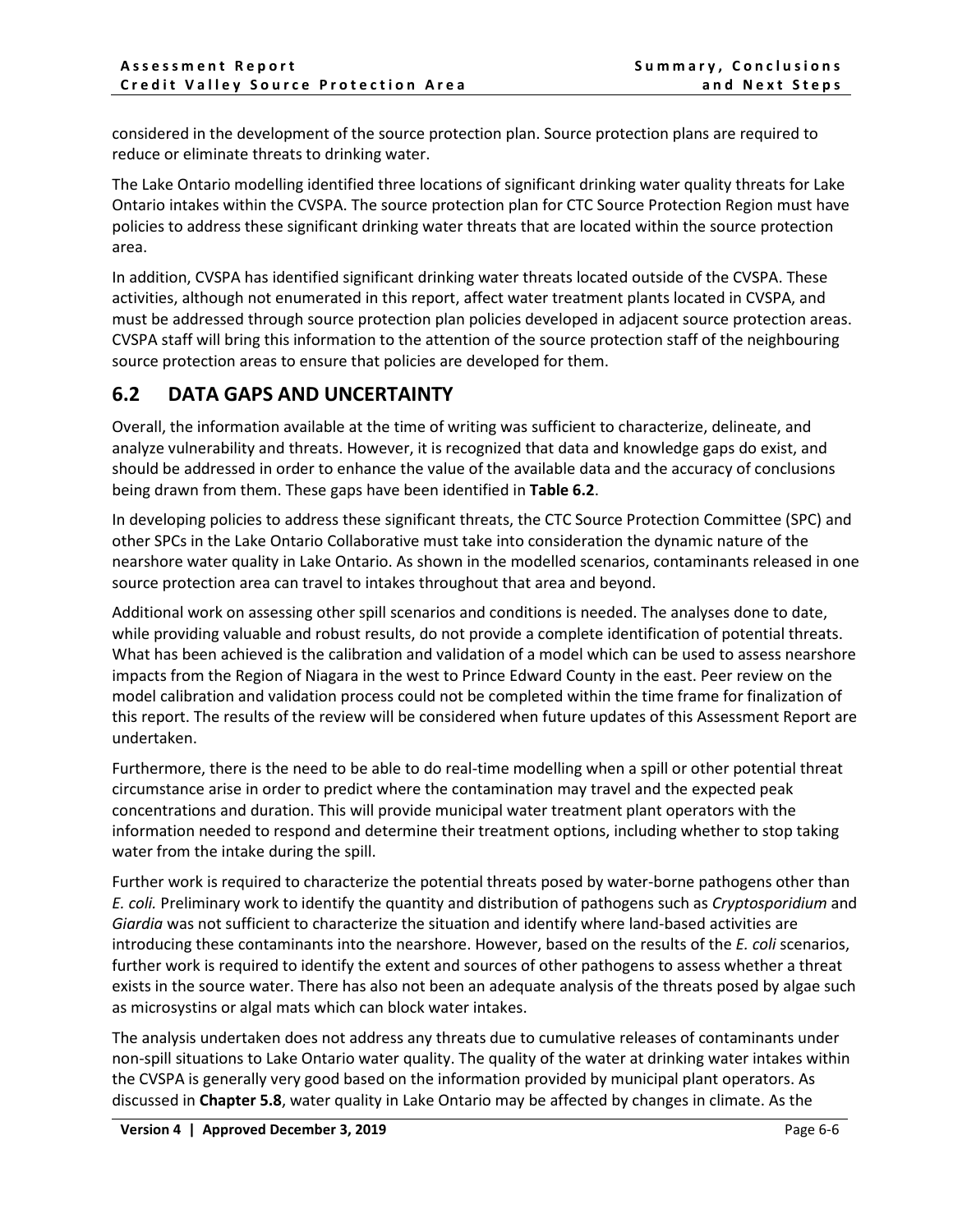population of the Lake Ontario basin continues to grow, there will likely be more water taken for drinking water along with more discharge of municipal sewage and possibly more industrial use of water and industrial discharges. Lake Ontario is the single most important source of drinking water for the people of Ontario.

The *Technical Rules* require a discussion of uncertainty associated with all technical components of the assessment report. In this Assessment Report the uncertainty level for the watershed characterization is low. For delineation, vulnerability, and scoring of the four vulnerable areas, the uncertainty level ranges from low to high due to limited data available to calibrate the model suites.

For the IPZ-3 studies, pipeline spill scenarios were not completed for each tributary where the oil pipeline crosses. The actual location of travel of a contaminant will depend on the prevailing weather conditions at the time along with the characteristics of the spill and the contaminant which is released. The modelling work done to date does not reflect all of the conditions that might exist nor do the scenarios systematically assess the full array of potential threat activities.

The model assumed that each contaminant did not undergo any transformation during the time period for the model run. This assumption is reasonable in the case of tritium, but will likely overestimate the concentrations of benzene over time which may evaporate or be chemically changed. *E. coli* are living organisms naturally found in the intestines of humans and warm-blooded animals and will die some time after they have been released into the environment. The rate that *E. coli* will die is dependent on time, environmental conditions such as temperature, whether they are shielded by being attached to suspended particles or exposed to disinfecting chemicals. In general terms, *E. coli* survives for about 4-12 weeks in water at a temperature of 15-18°C. Normally waste water treatment plants disinfect the sewage prior to discharge to reduce the concentrations of pathogens, although this is not possible during a disinfection failure event.

Ongoing studies and continuous improvement built in to water management programs serve to improve analyses and reduce uncertainty. Future editions of the Assessment Report will reflect such improvements. Because of the combined uncertainties of delineation, vulnerability, and scoring and the lack of land-use data, the uncertainty level for potential threats in the CVSPA jurisdiction is moderate to high.